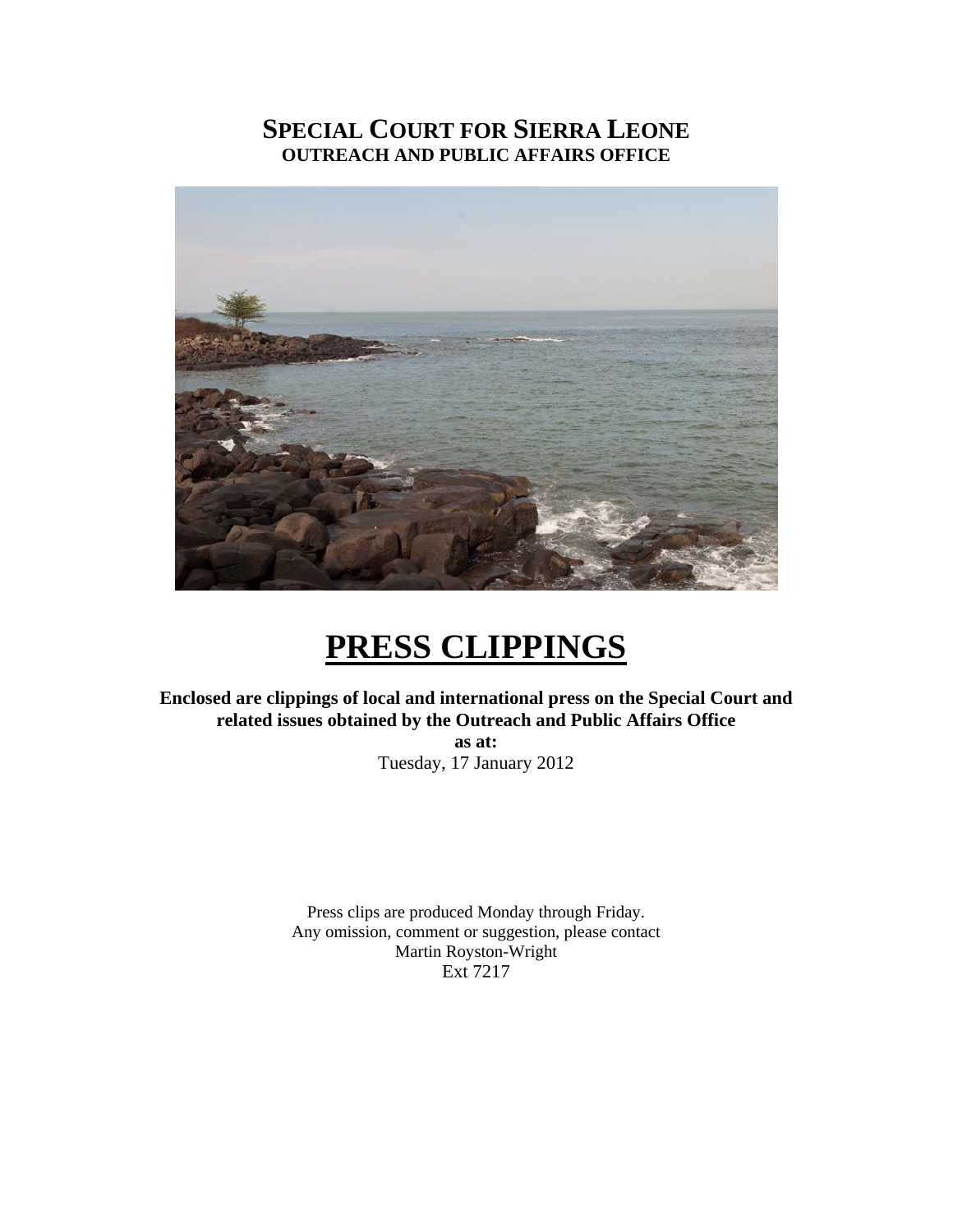| <b>International News</b>                                                        |              |
|----------------------------------------------------------------------------------|--------------|
| Revisiting the Concept of Presidential Immunity — $II / The News$                | Page 3       |
| Mass. Escapee Turned Liberian Dictator Had US Spy Agency Ties / The Boston Globe | Pages 4-7    |
| A Date With Justice: Mugesera's Inevitable Deportation From Canada / Jurist      | Pages $8-10$ |
| A Few More Promises to Keep / Calcutta Telegraph                                 | Page 11      |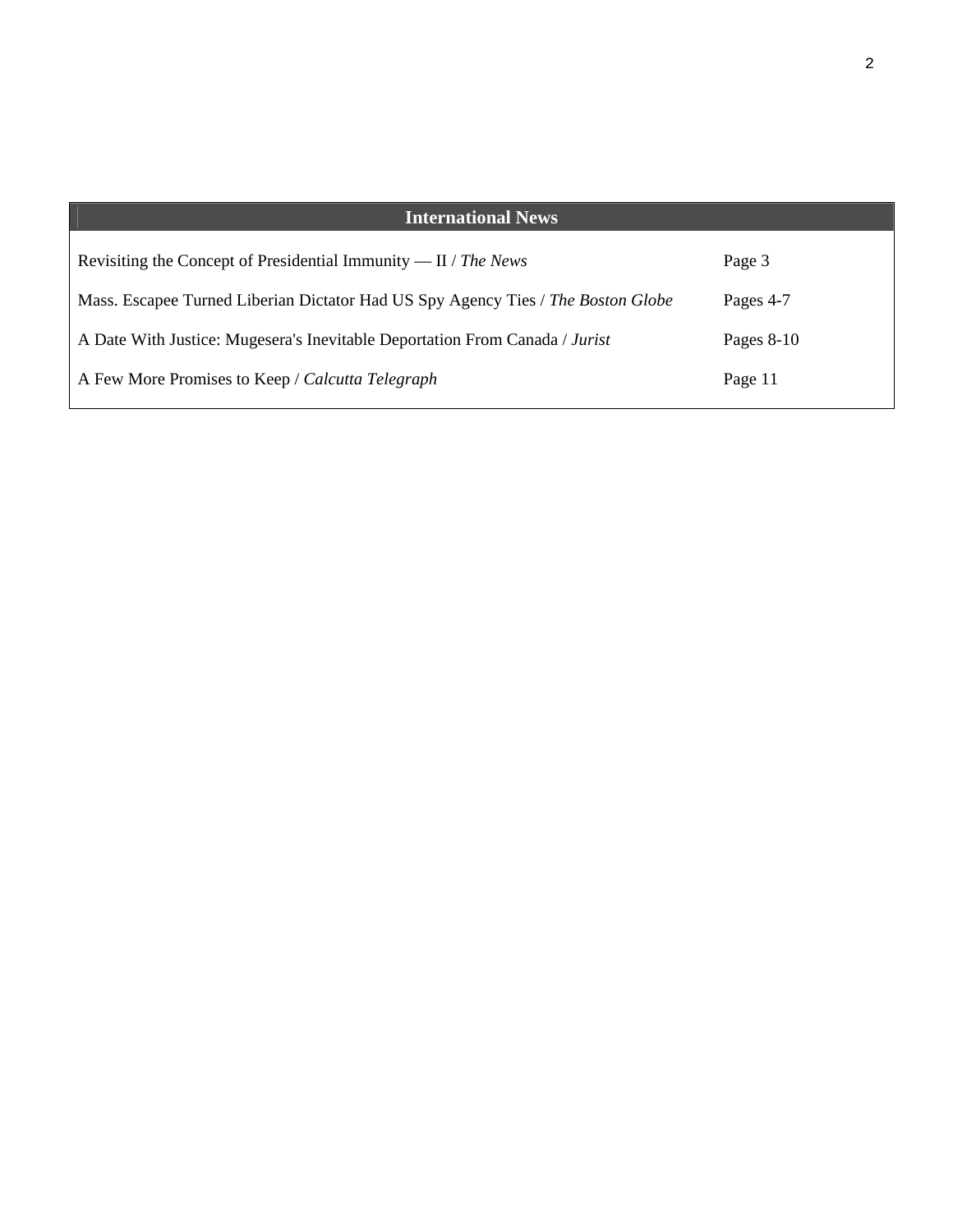# The News (Pakistan)

Tuesday, January 17, 2012

#### **Revisiting the concept of presidential immunity — II**

Lahore: Coming to Liberia, Article 50 of the Constitution here does grant immunity to a sitting president, but the country's 22nd head of state Charles Taylor was indicted for corruption by the Special Court of Sierra Leone in March 2003 while he was still in office.

Even though Taylor was an incumbent head of state at the time of his indictment, he was barred by the court from invoking his presidential immunity to resist the charges against him-a decision that had signaled a changing direction in international law on this issue.

On August 11, 2003, Charles Taylor had stepped down as president and went into exile in Nigeria and in December 2003, the Interpol had issued a "Red Notice" (international arrest warrant) for the former Liberian head of State.

On June 16, 2006, the United Nations Security Council agreed unanimously to allow Taylor to be sent to The Hague for trial and on June 20, 2006, he was extradited and flown to the Netherlands.

On March 11, 2011, the closing arguments in Taylor's trial at The Hague had ended and it was announced that the court would reach a verdict months later.

(Reference: Al- Jazeera TV report of March 11, 2011)

-SNIP-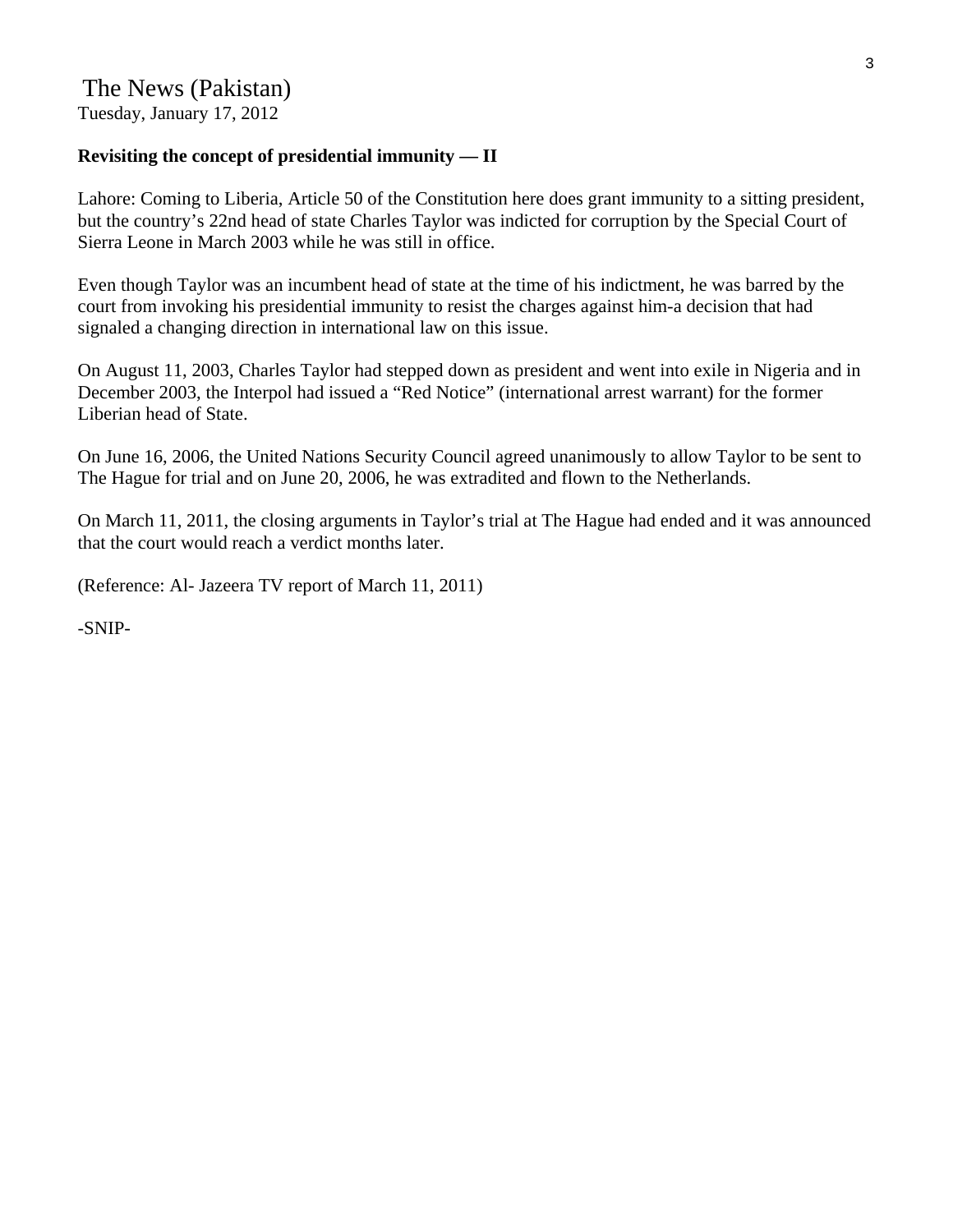# The Boston Globe

Tuesday, January 17, 2012

### **Mass. escapee turned Liberian dictator had US spy agency ties**

Officials confirm Charles Taylor was valued source of information in early 1980s By Bryan Bender



*An assault rifle-toting Charles G. Taylor as a rebel leader in Liberia in 1990.* 

WASHINGTON - When Charles G. Taylor tied bed sheets together to escape from a second-floor window at the Plymouth House of Correction on Sept. 15, 1985, he was more than a fugitive trying to avoid extradition. He was a sought-after source for American intelligence.

After a quarter-century of silence, the US government has confirmed what has long been rumored: Taylor, who would become president of Liberia and the first African leader tried for war crimes, worked with US spy agencies during his rise as one of the world's most notorious dictators.

The disclosure on the former president comes in response to a request filed by the Globe six years ago under the Freedom of Information Act. The Defense Intelligence Agency, the Pentagon's spy arm, confirmed its agents and CIA agents worked with Taylor beginning in the early 1980s.

 "They may have stuck with him longer than they should have but maybe he was providing something useful,'' said Douglas Farah, a senior fellow at the International Assessment and Strategy Center in Washington and an authority on Taylor's reign and the guns-for-diamonds trade that was a base of his power.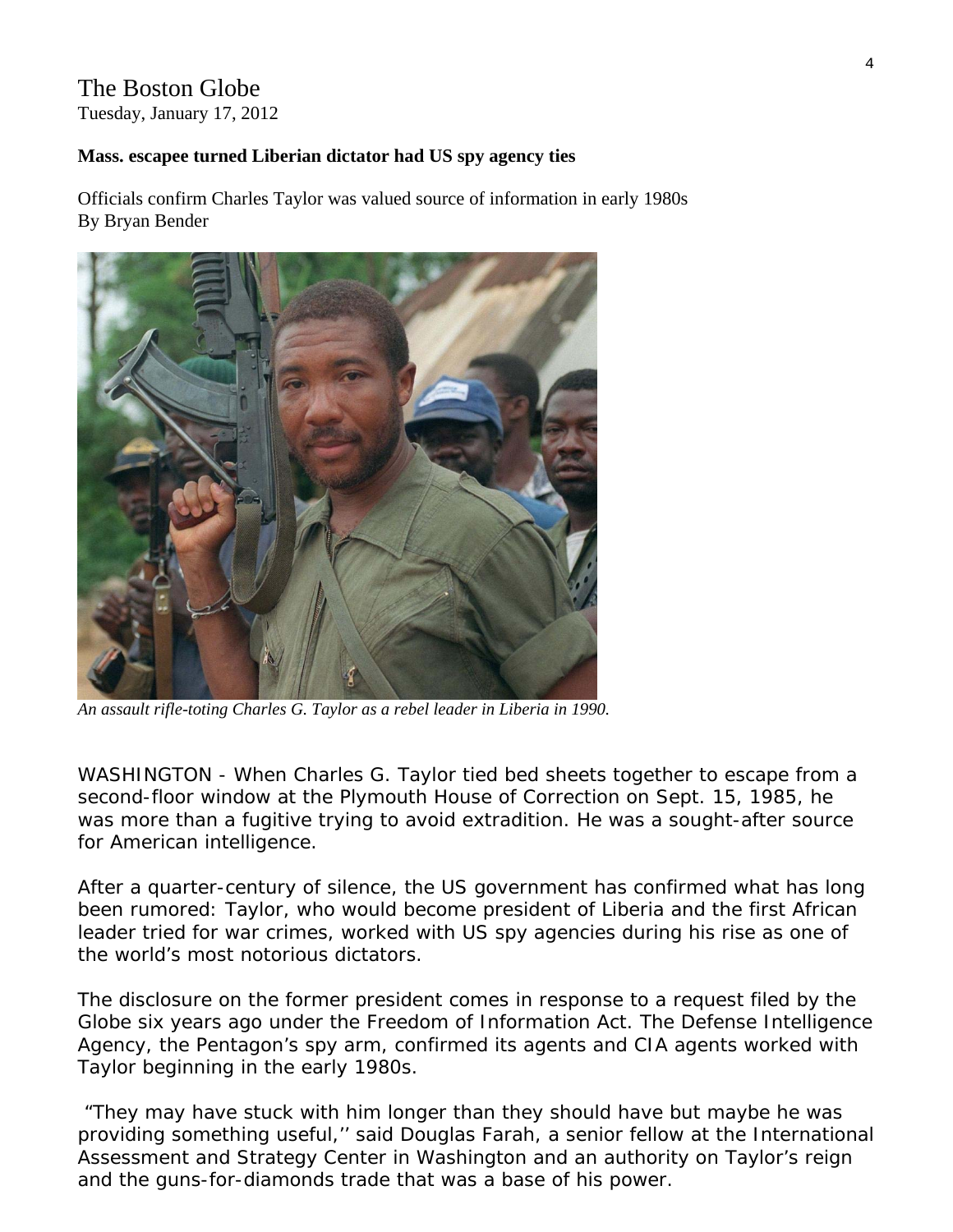The Defense Intelligence Agency refused to reveal any details about the relationship, saying doing so would harm national security.

Taylor, 63, pleaded innocent in 2009 to multiple counts of murder, rape, attacking civilians, and deploying child soldiers during a civil war in neighboring Sierra Leone while he was president of Liberia from 1997 to 2003. After a proceeding that lasted several years, the three-judge panel of the UN Special Court for Sierra Leone is now reviewing tens of thousands of pages of evidence, including the testimony of about 100 victims, former rebels, and Taylor himself, whose testimony lasted seven months.

"We hope the verdict will come in the first quarter of this year,'' said Solomon Moriba, a spokesman for the court in The Hague.



Moriba said any relationship Taylor had with American intelligence was not related to his case before the court, but those who investigated the atrocities said it might explain why some US officials seemed reluctant to use their influence to bring Taylor to justice sooner.

After Taylor stepped down as Liberian president in 2003 following his indictment, he lived virtually in the open for three years in exile in Nigeria, a US ally. The Bush administration came under intense criticism from members of Congress for not intervening with the Nigerian government until Taylor was finally handed over to the court in 2006.

*Charles Taylor as an inmate at the Plymouth County House of Correction in 1984.* 

Allan White, a former Defense Department investigator who helped build the case against Taylor on behalf of the United Nations, said the news reinforced suspicions he had for years.

"I think the intelligence community's past relationship with Taylor made some in the US government squeamish about a trial, despite knowing what a bad actor he was,'' White said in an interview.

Taylor's lawyer in the war crimes trial, Courtenay Griffiths, did not respond to several calls or e-mails seeking comment.

The Pentagon's response to the Globe states that the details of Taylor's role on behalf of the spy agencies are contained in dozens of secret reports - at least 48 separate documents - covering several decades. However, the exact duration and scope of the relationship remains hidden. The Defense Intelligence Agency said the details are exempt from public disclosure because of the need to protect "sources and methods,'' safeguard the inner workings of American spycraft, and shield the identities of government personnel.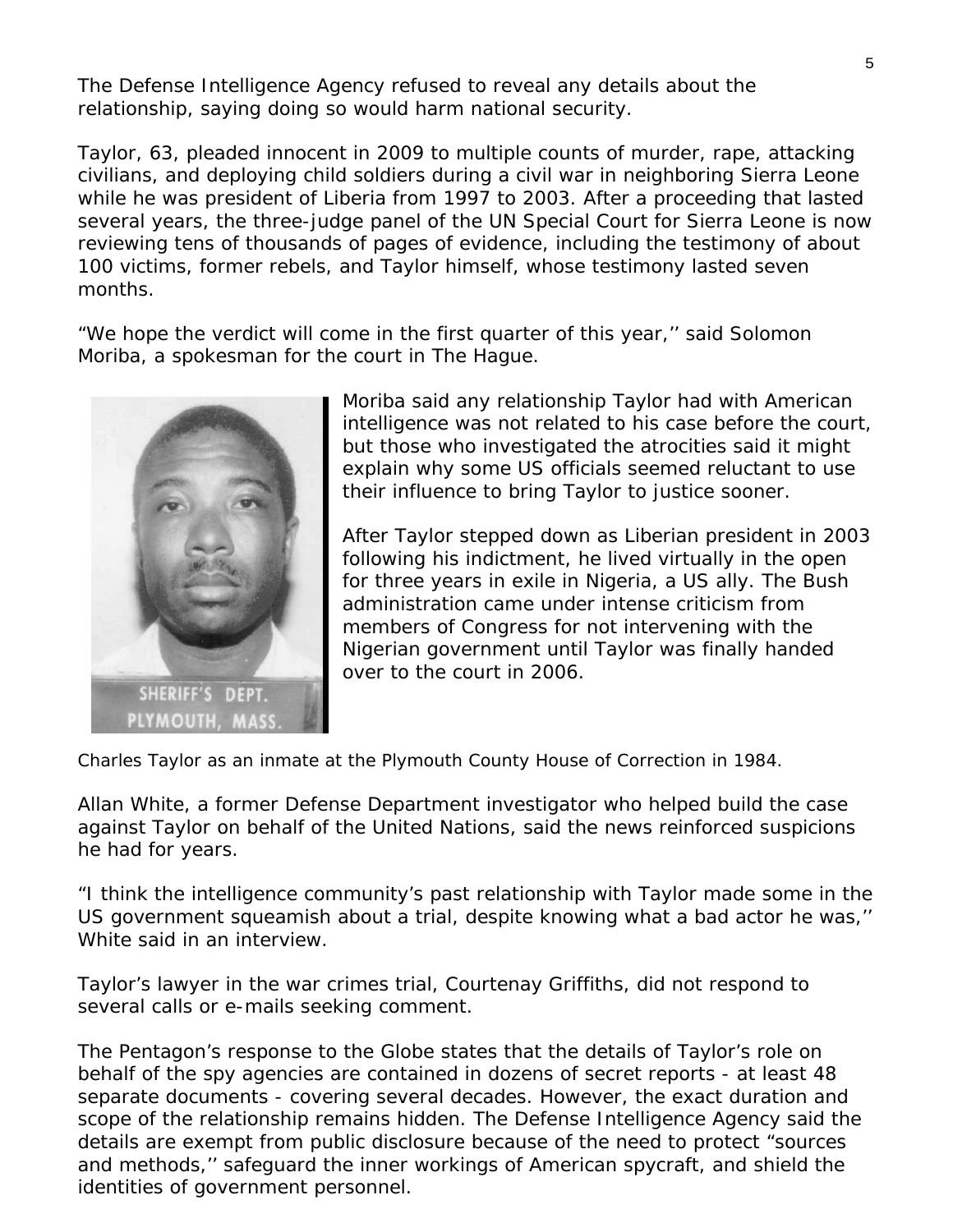Former intelligence officials, who agreed to discuss the covert ties only on the condition of anonymity, and specialists including Farah believe Taylor probably was considered useful for gathering intelligence about the activities of Moammar Khadafy. During the 1980s, the ruler of Libya was blamed for sponsoring such terrorist acts as the Pan Am Flight 103 bombing over Lockerbie, Scotland and for fomenting guerrilla wars across Africa.

Taylor testified that after fleeing Boston he recruited 168 men and women for the National Patriotic Front for Liberia and trained them in Libya.

Over time, the former officials said, Taylor may have also been seen as a source for information on broader issues in Africa, from the illegal arms trade to the activities of the Soviet Union, which, like the United States, was seeking allies on the continent as part of the broader struggle of the Cold War.

Liberia, too, was of special interest to Washington. The country was founded in 1847 by freed American slaves who named its capital, Monrovia, after President James Monroe. The American embassy was among the largest in the world, covering two full city blocks, and US companies had significant investments in the country, including a Firestone tire factory and a Coca-Cola bottling plant.

A former ally of Taylor's, Prince Johnson, told a government commission in Liberia in 2008 that he believed US intelligence had encouraged Taylor to overthrow the government in Liberia, which had fallen out of favor with Washington for banning all political opposition.

Taylor's ties to Boston reach back four decades.

He arrived in 1972 and attended Chamberlayne Junior College in Newton and studied economics at Bentley College in Waltham. While in Boston, he emerged as a political force as national chairman of the Union of Liberian Associations. In 1977 he returned to Liberia and joined Samuel Doe's government after a coup in 1980.

Taylor served as chief of government procurement in the Doe regime but fled Liberia for Boston in 1983 after being accused of embezzling \$1 million from the government. He was arrested in Somerville in 1984 and jailed in Plymouth pending extradition.

The acknowledgment now that Taylor worked with US intelligence agencies at the time raises new questions about whether elements within the government orchestrated the Plymouth prison break in 1985 - as Taylor claimed during his trial or at least helped him flee the United States.

Four other inmates who also escaped that night were soon recaptured.

"Why would someone walk out of a prison that's never been breached in a 100 years?'' said David M. Crane, who was the chief prosecutor for the Sierra Leone war crimes court from 2002 to 2005 and now teaches at Syracuse University College of Law. "It begs the question: How do you walk out of a prison? It seems someone looked the other way.''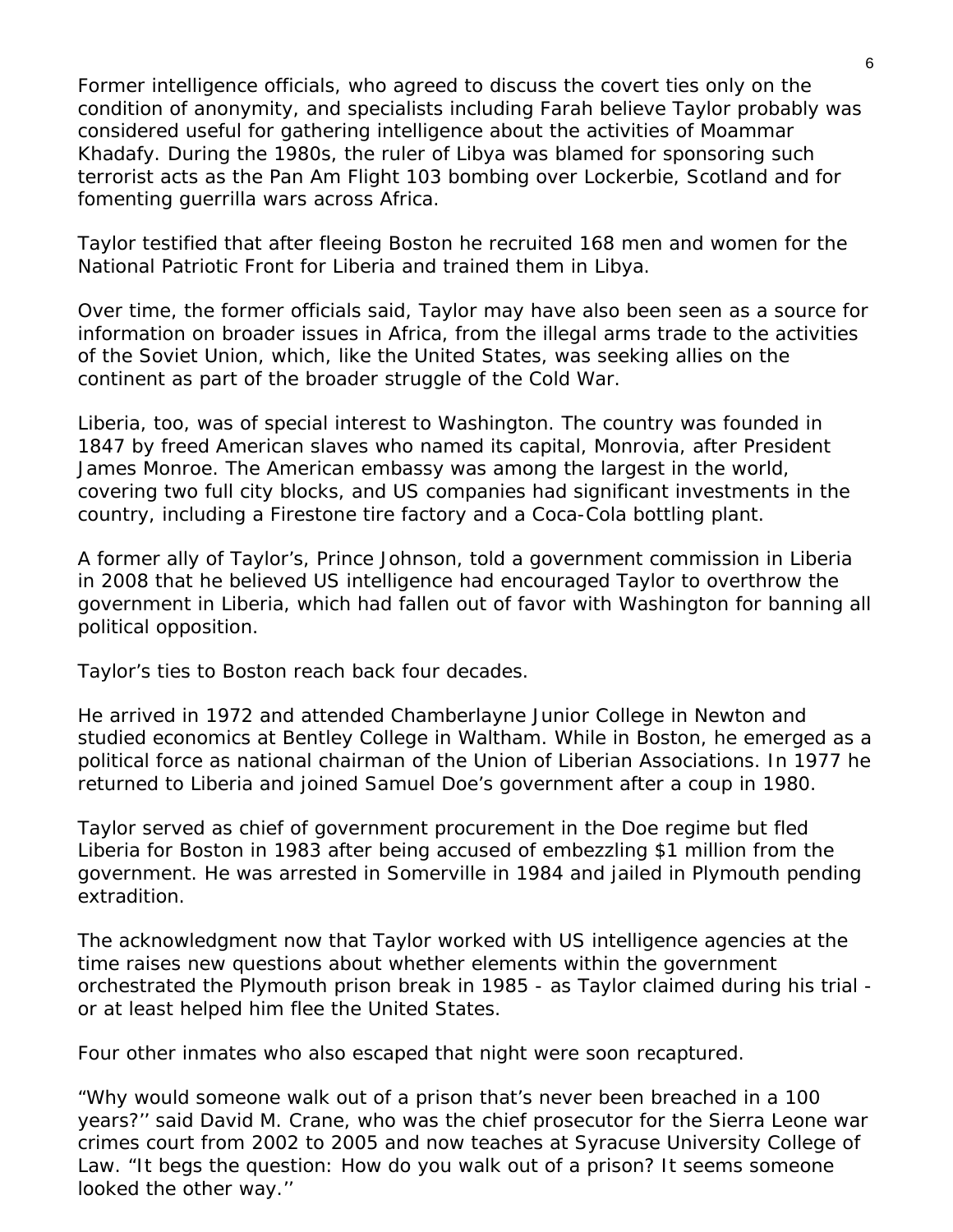Taylor recounted the episode during his trial testimony, insisting that a guard opened his cell for him.

"I am calling it my release because I didn't break out,'' Taylor testified. "I did not pay any money. I did not know the guys who picked me up. I was not hiding [afterwards]."

He said two men - he assumed they were American agents - were waiting for him outside the prison and drove him to New York to meet his wife. Using his own passport, he said, he traveled to Mexico before returning to Africa.

Brian Gillen, the superintendent of the maximum security jail in Plymouth who was director of security at the time of Taylor's escape, declined to comment when reached last week by the Globe.

Taylor reemerged in Liberia in 1989 as head of a rebel army.

"I assigned an officer to maintain a watch on the Taylor people,'' recalled James Keough Bishop, US ambassador in Liberia from 1981 to 1989.

Bishop said he was not aware of ties between American intelligence and Taylor.

After a series of bloody civil wars that lasted much of the 1990s, Taylor eventually assumed power. He was elected president in 1997.

Several former officials and specialists believe US intelligence had probably cut ties with Taylor by the time he became president, but Farah said he believes that even in the early years of their associations with Taylor, US intelligence agencies knew what kind of character he was.

"Even at the time, there were atrocities going on,'' he said. "He wasn't clean when they hooked up with him. We had a high tolerance for people who were willing to inform on Khadafy. The question is whether he actually provided anything useful.'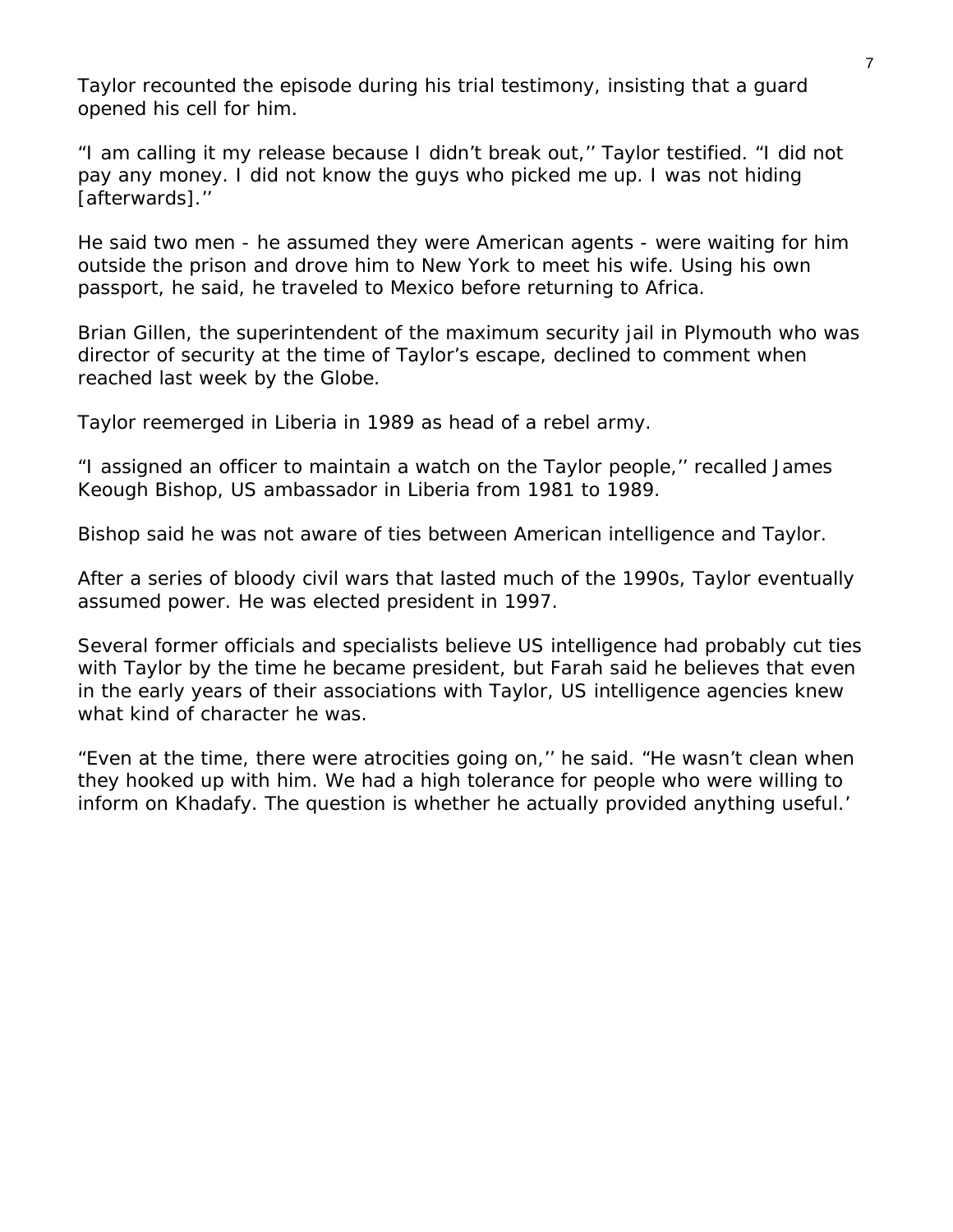## Jurist Monday, 16 January 2012 http://jurist.org/forum/2012/01/charles-jalloh-mugesera.php

#### **A Date With Justice: Mugesera's Inevitable Deportation from Canada**

JURIST Columnist Charles Jalloh of the University of Pittsburgh School of Law says that Léon Mugesera, who allegedly incited genocide in Rwanda and subsequently obtained asylum in Canada, must finally be deported to Rwanda to face trial for his role in the 1994 genocide...



Léon Mugesera, the Rwandan refugee in Canada who gave an inflammatory speech that allegedly helped to foment the worst and speediest genocide of the twentieth century, succeeded in evading justice by fleeing to the most unlikely safe haven: Canada. Eighteen years after he arrived in Québec, his luck appears to have run out as the legal saga that prevented his deportation to Rwanda, where he is expected to face trial for inciting genocide, draws to a dramatic end.

Canada, a liberal, multicultural and tolerant society that takes great pride in pioneering the concept of peacekeeping and steadfastly supporting the UN, is the most unlikely

safe haven for Mugesera, an extremist Hutu politician who quickly rose through the ranks of a hard line Rwandan political party which opposed the Arusha peace negotiations that could have ended the ethnic tension between the majority Hutu population and minority Tutsis and averted the slaughter of up to a million people in just 100 days between April and July 1994.

It all began with an eloquent "four points" speech that Mugesera gave to a crowd of about 1,000 people at a national party rally held at Kabaya in Gisenyi Prefecture, Rwanda on November 22, 1992. In that textbook example of hate speech constituting direct and public incitement to genocide, which was recorded on tape and subsequently widely disseminated throughout Gisenyi and Rwanda, he skillfully used a mix of dramatic, emotional and vitriolic language in his native Kinyarwanda tongue to incite fellow Hutus to massacre Tutsis. His message was simple, his logic Machiavellian: "know that the person whose throat you do not cut now will be the one who will cut yours."

He went on to implore the presumably all Hutu audience not to leave themselves open to invasion, telling them that "[t]hese people called [i]nyenzi [cockroaches] have set out to attack us." He recalled historic instances of ethnic confrontation between Hutus and Tutsis that dated back to colonial days, when the Belgians ruled Rwanda, playing on common Hutu fears and negative stereotypes of Tutsis. He then offered a self-defense justification for extermination, warning that if the Hutus in the audience hesitated to stamp out the "cockroaches", the enemy (Tutsi) would stamp them out instead. Not surprisingly, in the weeks that followed the infamous speech, Tutsis were reportedly murdered throughout the Gisenyi region of Rwanda.

The outrage that Mugesera's speech apparently generated within more moderate Hutu political circles in Kigali led President Juvenal Habyarimana's government to issue a warrant for his arrest for, among other things, inciting others to commit mass murder and threatening national security. Habyarimana's regime, which later collapsed after the former military strongman was killed with the mysterious downing of his airplane at Kigali Airport on the evening of April 6, 1994, could seemingly not afford for Mugesera's public anti-Tutsi vitriol to derail peacemaking efforts aimed at resolving the feud between the two groups through a power sharing deal with the minority Tutsis, some of whom had organized themselves into the rebel Rwandan Patriotic Front and invaded the country from neighboring Uganda in October 1990. Habyarimana was reportedly killed by the Hutu Power extremists within his party, who preferred to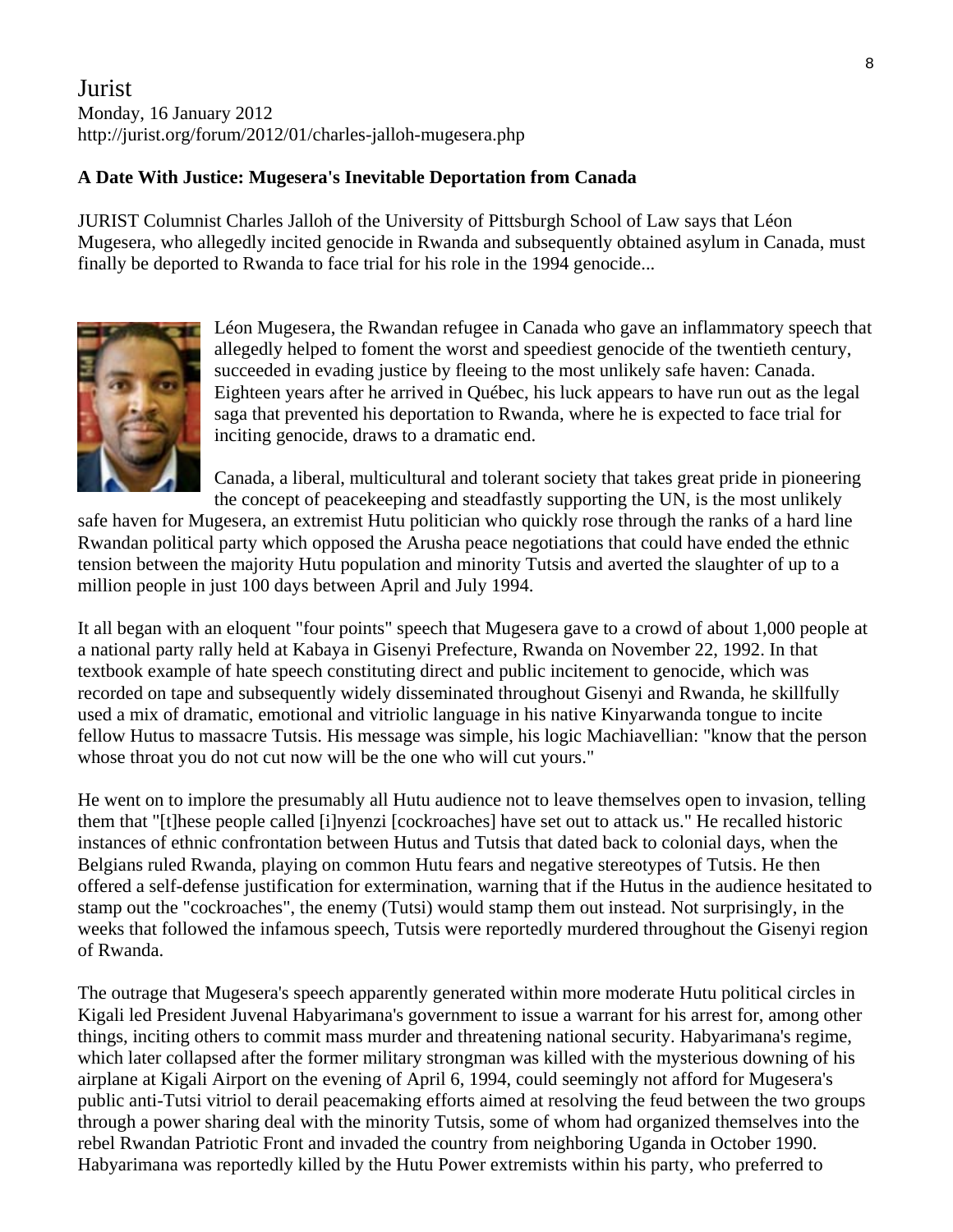exterminate Tutsis instead of share power with them; in other words, the same characters within the Kigali political and military establishment that saw the world through eyes like those of Mugesera.

With the threat of arrest hanging over him, Mugesera escaped to Spain with his wife and five children. He quickly found the Canadian Embassy in Madrid and applied for admission into Canada as a refugee on March 13, 1993. Needless to say, he did not mention the content of his political speeches in Rwanda on his application, which was duly approved, thereby enabling him and his family to subsequently land in Canada in August 1993.

Thus began the long legal saga that has exercised the patience of even the most liberal Canadian government officials, whom instead of prosecuting Mugesera for inciting genocide in Rwanda under the principle of universal jurisdiction (as they later successfully did in a case involving Désiré Munyaneza, another Rwandese refugee), sought to deport him in 1995 by fiat of a ministerial order because he omitted material facts from his application that would have rendered him ineligible to enter Canada. He appealed the deportation order, and as part of that process, an independent immigration board adjudicator reviewed Mugesera's wipe out the Tutsi cockroach speech. On July 11, 1996, the adjudicator endorsed the minister's deportation order. He determined that there was a reasonable basis to believe that the Rwandan political operative had incited murder, hatred, genocide and crimes against humanity and was consequently inadmissible in Canada. He thus ordered that Mugesera be deported forthwith.

Mugesera appealed the order for his deportation through several layers of federal court judges all the way to the highest court in the land. Although he definitively lost his case at the Supreme Court of Canada on June 28, 2005, where eight judges unanimously upheld the decision finding him inadmissible in Canada because of his alleged participation in inciting heinous international crimes, Mugesera has since then managed to evade his date with justice in Rwanda. He has done so by using, and some might say, abusing the generosity of Canadian law which, through a complex immigration system laden with rights of appeal and judicial review of adverse lower tribunal decisions, makes it near impossible to expel alleged war criminals like him back to his country of origin.

To many people, it would likely be shocking to learn that the Canadian government has been trying to deport Mugesera back to Rwanda even before he lost his appeal at the Supreme Court of Canada in 1995. This is no doubt partly a function of Canada's liberal democratic commitment to the rule of law, both domestically and internationally. Somehow, however, Mugesera has always successfully found a legal loophole to exploit in order to stay in the country. As part of this, he has managed to outlast the tenure of seven ministers of immigration, all of whom have kept his deportation file open but none of whom have been able to send him back to Rwanda.

Even more strikingly, he has at times not only taken on the executive branch, but also the judiciary, and in both cases, he seems to continue winning. In an infamous application, Mugesera's lawyer, while appearing before the country's highest court, accused the federal ministers of immigration and justice of manipulation, bias and conspiracy with Jewish individuals and organizations to ensure that his client would be deported. Further, he suggested that the manner in which a vacancy on the Supreme Court was filled with Justice Rosalie Abella, who was one of the most distinguished appeals court judges in the country (and also happened to be Jewish), showed the outright manipulation of the political system for problematic purposes. The Supreme Court of Canada, in an uncharacteristic decision, condemned the "unprofessional and unacceptable" motion for its "unqualified and abusive attack" on the integrity of the judges, for displaying "anti-Semitic" tendencies, and for peddling "irresponsible innuendo."

In the latest drama in the Mugesera story, a delegate of the minister of immigration, in a well-reasoned decision issued on November 14, 2011, conducted a meticulous and comprehensive risk assessment and determined that Mugesera should be deported back to Rwanda to stand trial. His continued presence in the country was basically deemed an affront to Canadian values. The minister then scheduled his removal from the country on January 6, 2011.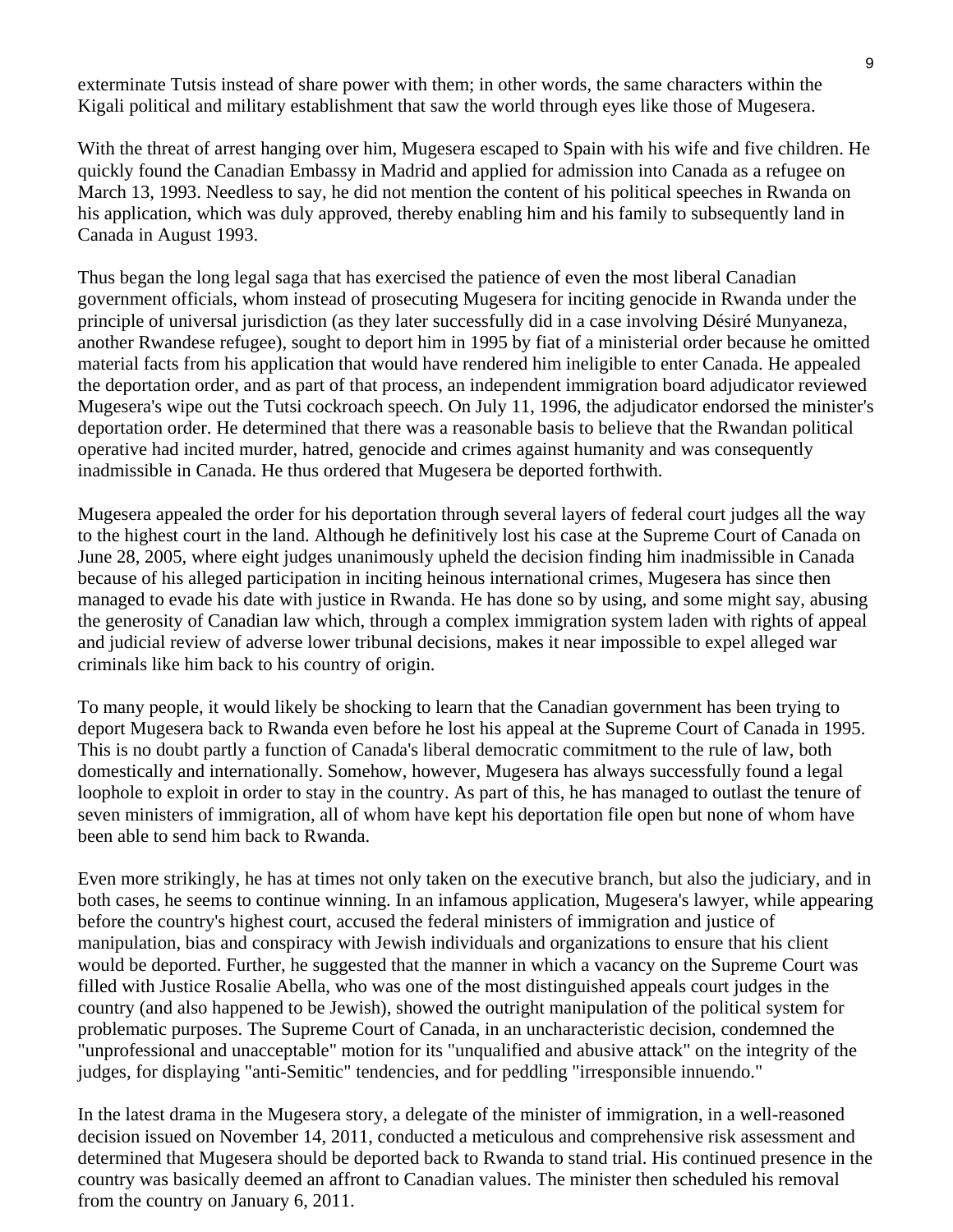Of course, within a couple of weeks, Mugesera's lawyers sought yet another stay of his removal order and certification to appeal the latest decision in the federal court. They suggested that he will not obtain a fair trial in Rwanda and that he risked being tortured as well as being subject to cruel and unusual punishment, a position that is at odds with the guarantees given by the Rwandan government, and perhaps more significantly, the judicial findings of international judges at the UN International Criminal Tribunal for Rwanda as well as the European Court of Human Rights (all of which have upheld initial decisions transferring genocide suspects back to Rwanda to face trial). A single judge of the Federal Court of Canada found the reasoning in the risk assessment unassailable and therefore upheld it on January 11, 2012. Justice Michel Shore therefore refused to certify the matter for appeal before a bench of federal judges.

Mugesera, apparently stressed by the news of his pending deportation, took ill and was hospitalized for about two days last week. Upon his release from hospital over the weekend, Canadian immigration enforcement officials arrested him in Québec. He is now in detention, presumably pending his deportation from Canada.

In the meantime, according to Canadian media reports, Mugesera, having now more or less exhausted his options within the federal court system, has taken his fight to evade justice in Rwanda to the Committee Against Torture in Geneva, which has apparently requested that the Government of Canada not return Mugesera back to Rwanda before an investigation into the merits of his allegations of possible torture in his homeland.

Although a legal question now arises as to whether Canada is obligated to continue to keep the alleged genocidaire on its territory, as it awaits a ruling from Geneva, as apparently suggested by a last minute decision issued by a provincial court judge in Québec, Ottawa officials have rightly insisted that they will continue with his removal consistent with the decisions of Canada's highest court.

This is welcome news. For it is time that justice is served, not just for Mugesera, but also for the numerous victims of the 1994 genocide that he allegedly helped to foment.

Charles C. Jalloh is an Assistant Professor of Law at the University of Pittsburgh School of Law. He was formerly an Associate Legal Officer in the International Criminal Tribunal for Rwanda and duty counsel to former Liberian President Charles Taylor at the Special Court for Sierra Leone. Comments are welcome at jallohc@pitt.edu.